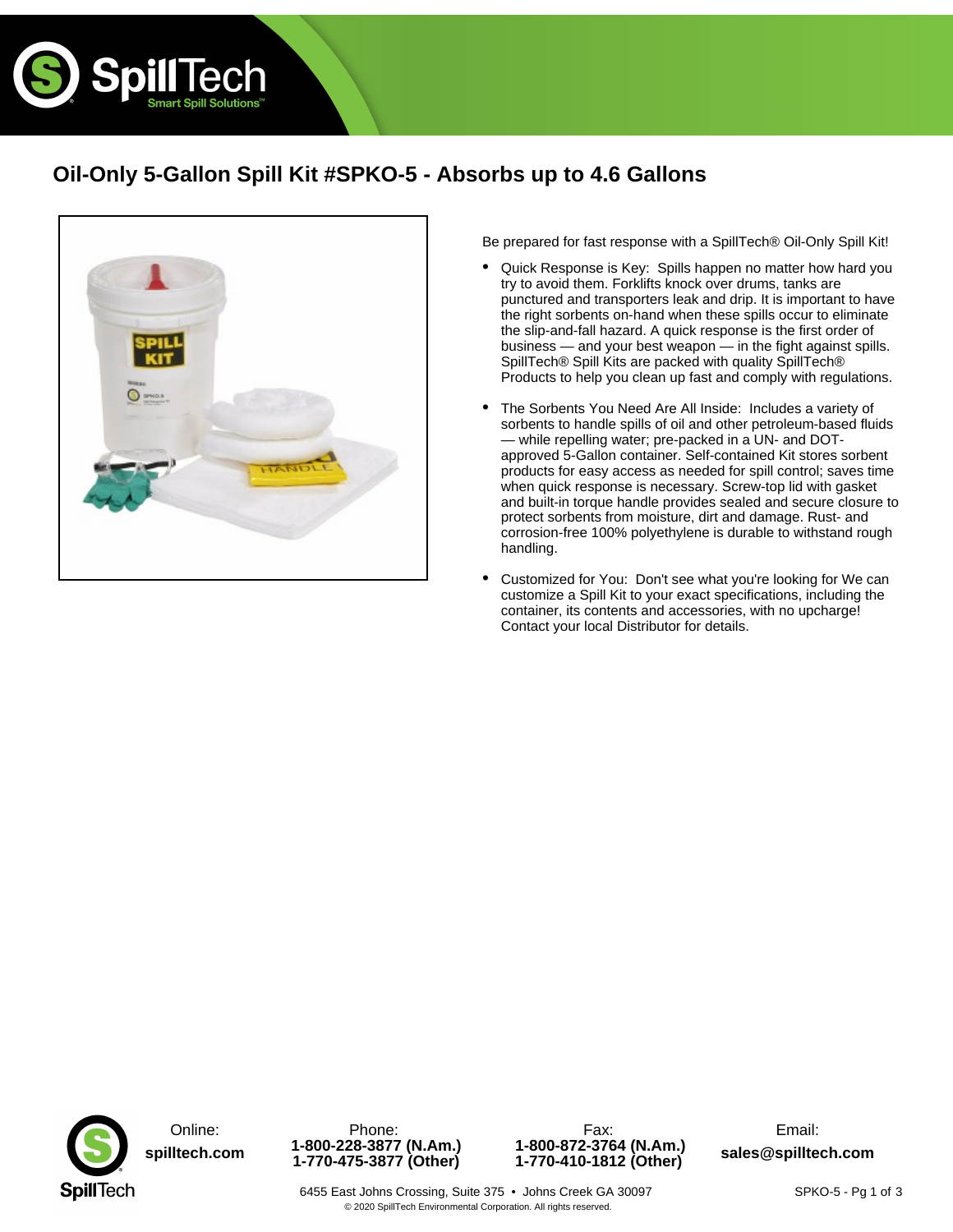### **SPKO-5 Specifications**

**Shipping Dimensions: Sold as:** 1 per package **Weight:** 11.05 lbs. **# per Pallet:** 24 **Incinerable:** No **Ship Class:** 175

**Dimensions:** ext. dia. 12" x 16.75" H 13.4" W x 13.4" L x 17.25" H **Absorbency:** Up to 4.6 gal. per package **Includes:** 10 - 15" x 19" White Oil-Only HeavyWeight SonicBonded Pads (WPB100H) 2 - 3" x 4' White Oil-Only Sorbent Socks (WSO430) 2 - 18" X 30" Yellow Disposal Bag & Tie (A-DISPBAG-SM) 1 - Pair Nitrile Gloves (A-GLV-NIT) 1 - Safety Goggles (A-GOG) 1 - 3" x 5" Vinyl Spill Kit Label (A-KITLABEL) 1 - 12" x 16.75" White 5-Gallon OverPack (1H2/Y1.5/30) (A5OVER) 6 - 6" X 2" TamperProof Seals (A-SEAL)

## **Metric Equivalent Specifications**

| <b>Dimensions:</b> | ext. dia, 30.5cm x 42.5cm H |
|--------------------|-----------------------------|
| <b>Shipping</b>    | 34cm W x 34cm L x 43.8cm H  |
| <b>Dimensions:</b> |                             |
| Absorbency:        | Up to 17.4 L per package    |
| Weight:            | 5 kg                        |